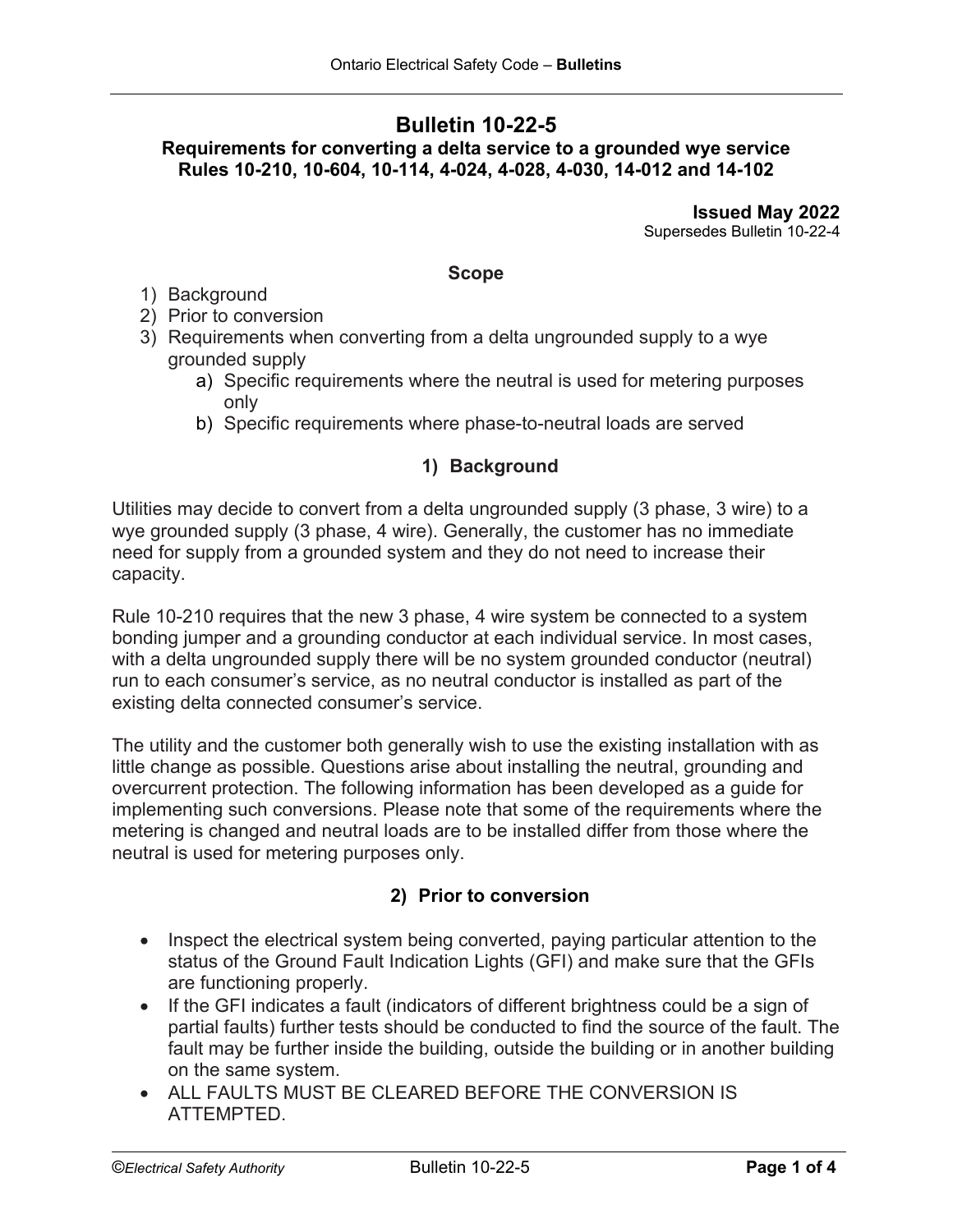## **3) Requirements when converting from a delta ungrounded supply to a wye grounded supply**

General requirements:

- Where the utility and customer are agreeable, conversions should be preceded by review of the condition of equipment, grounding and overcurrent protection. In particular, any pre-existing phase to ground faults shall be rectified. Bonding of existing equipment at the main service shall meet the requirements of Rule 10-604
- A new grounded (neutral) conductor must be installed and brought to the building, whether or not the customer has an immediate or perceived need for a neutral. This connection is essential for clearing faults on the system.
	- $\circ$  The grounded conductor shall not be smaller than that permitted by Rule 10-210, which means sized per Rule 10-614 and Table 16.
	- o Adequate provisions shall be made to ensure that the grounded conductor is connected to the service box enclosure by a system bonding jumper and to the grounding conductor, as per Rule 10-210.
- All ground fault indicators are to be removed and all openings filled.
- The overcurrent protection must be adequate for the available fault current it must withstand. HRC fuses are to be used where the available fault current of the system is not known, as per Rule 14-012.
- Where the existing service equipment grounding conductor meets the requirements of Rule 10-114 for a system grounding conductor, it can be reused and shall be terminated so as to ground the new system grounded conductor, as per Rule 10-210.
- Ground Fault Protection shall be provided as required by Rule 14-102, for solidly grounded system as follows:
	- o Services rated more than 150 V to ground, less than 750 V phase-tophase and 1000 A or more; OR
	- o Services rated 150 V or less to ground and 2000 A or more.
- Converting a Delta service to Wye without the inclusion of ground fault or similar protection exposes the service equipment to significant risk if a failure occurs.
- Where Delta-Wye conversions are completed on facilities that had external buildings/ structures fed with no continuous bonding back to the main service distribution, Code compliant bonding is required to be installed to ensure that overcurrent protection operates as required (with phases now referenced to ground and no fault return path, a fire hazard could be present where fault current tries to find an alternate path i.e. metallic gas, communication cable etc.).

## **Note**

A notification must be filed and a connection authorization issued by ESA prior to re-energizing the system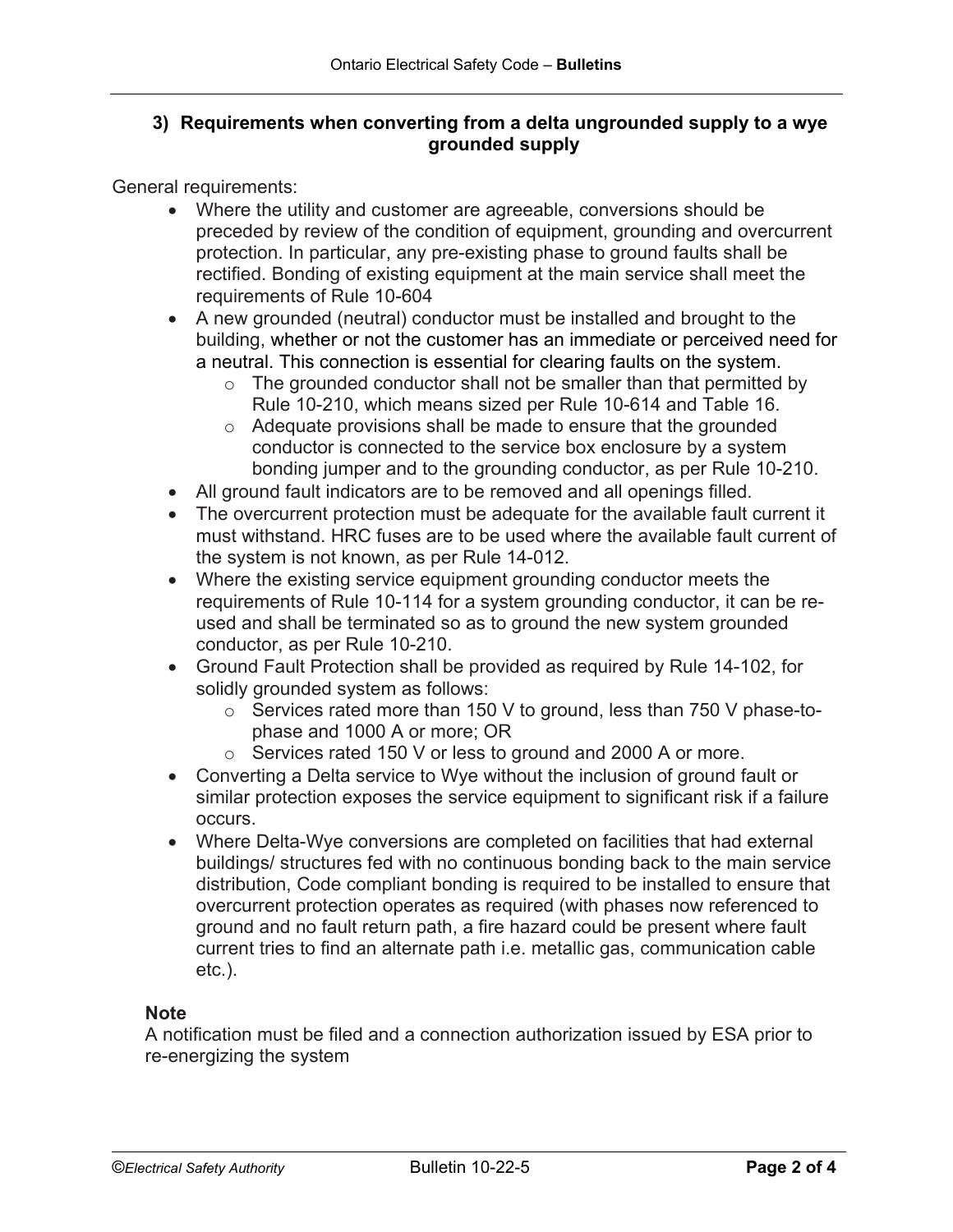#### **a) Specific requirements where the neutral is used for metering purposes only**

Where the metering is changed and the neutral is used for metering purposes only, the following additional requirements apply in addition to "General requirements":

- Service equipment is to be marked in a permanent and conspicuous manner to indicate that no phase to neutral loads are permitted.
- Notwithstanding the requirements of Rules 12-106 and 12-904, the grounded conductor (neutral) is permitted to be installed external to the raceway containing the ungrounded conductors and may terminate on the outside of the main service box, provided the grounded conductor;
	- a) is as close as practical to the raceway containing the ungrounded conductors;
	- b) is an aluminum sheathed cable, armoured cable with a non ferrous sheath, MI cable or is an insulated or bare conductor in a non metallic raceway; and
	- c) is installed in compliance with other applicable rules of the code.
- Neutral conductors installed for metering purposes only shall be permanently identified in the service box, as per
- Rule 4-030, and shall not extend to any distribution equipment.

## **b) Specific requirements where phase-to-neutral loads will be served**

Where the metering is changed to a four wire system and phase-to-neutral loads (other than the metering) are to be connected, the following additional requirements apply in addition to "General requirements":

- There must be space and provision in the service box (main disconnect switch) for the termination and grounding of the neutral conductor (Rules 4-028 and 10- 210), as per Diagram B1.
- A new system bonding jumper shall be installed to bond the grounded conductor to the service box enclosure inside the service box, as per Rule 10-210.
- The grounded conductor shall be installed in the same manner as the ungrounded service conductors. A grounded conductor installed external to the service raceway is not permitted where phase to neutral loads, other than the metering, are installed. The service neutral conductor shall be installed in the same manner as the ungrounded service conductors.